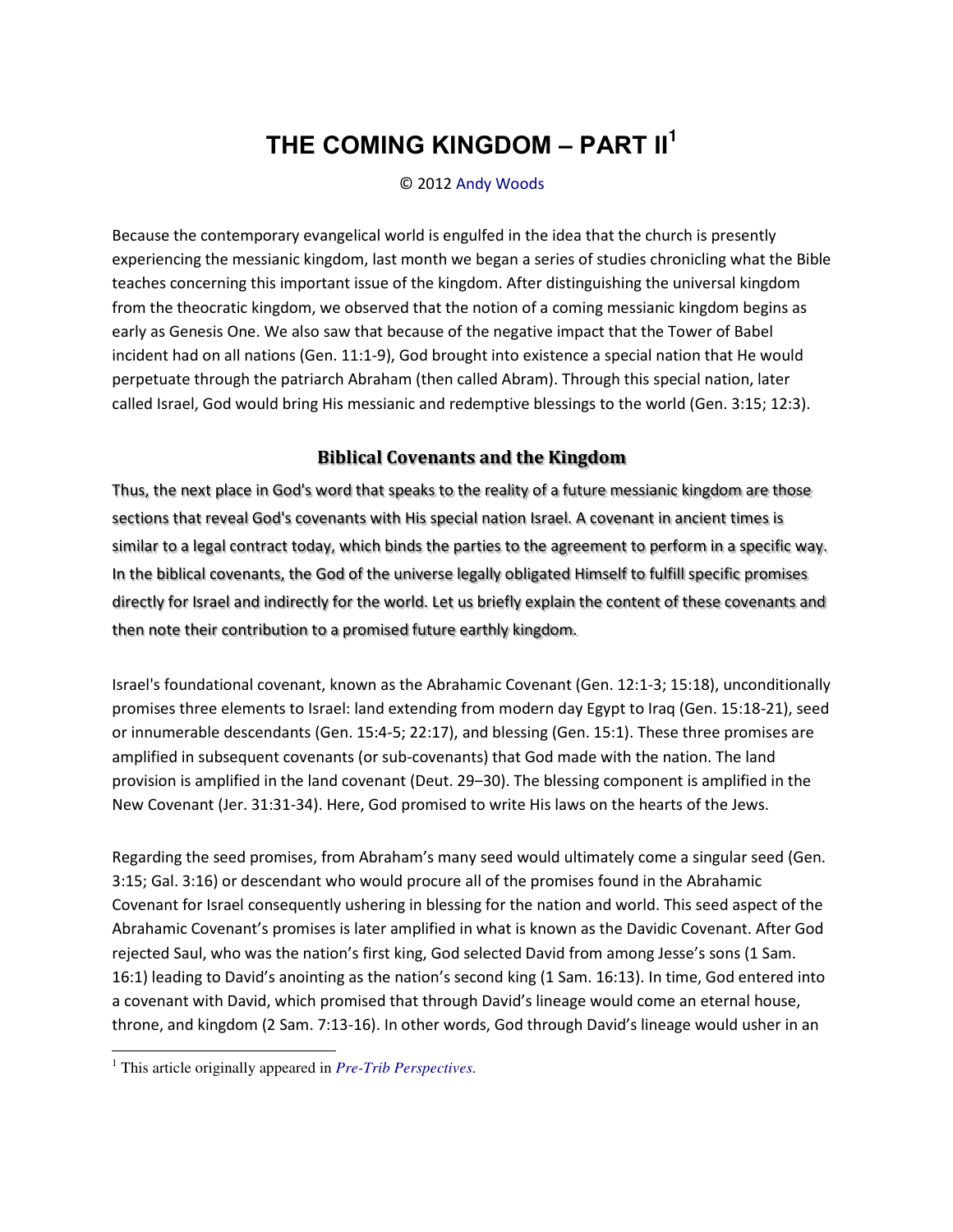eternal dynasty and throne. The Old Testament continually reaffirms that there would eventually arise a Davidic descendant who would usher in all that was unconditionally promised to both Abraham and David (Ps. 89; Amos 9:11; Hosea 3:5; Isa. 7:13-14; 9:6-7; Ezek. 34:23; 37:24).

#### **Literal**

These covenantal obligations make an enormous impact upon the reality of a future earthly kingdom when it is understood that these promises are *literal, unconditional,* and *unfulfilled*. Several reasons make it apparent that these promises should be construed *literally*. The promises are terrestrial or earthly in nature. In fact, Abraham was told by God to walk around the very land that he and his people would one day possess (Gen. 13:17). The promises are made exclusively with national Israel rather than the church, which was not yet in existence (Matt. 16:18). Regarding the seed, they concern David's physical line. There is nothing in the context of 2 Samuel 7 which would lead the reader to the conclusion that these promises are to be understood as anything other than literal and earthly. Since these promises to David are an amplification of the seed component of the Abrahamic Covenant, they share the Abrahamic Covenant's literalness and terrestrial nature.

# **Unconditional**

In addition to being literal, these covenantal obligations are *unconditional*. An unconditional promise is the opposite of a conditional promise, which requires some sort of performance on the part of one of the contracting parties before the other party is obligated to perform. If these promises were conditional, Israel would be obligated to do something before God was obligated to fulfill His covenantal obligations. However, these promises are, in actuality, unconditional. In other words, the ultimate performance in fulfillment of these promises rests solely in what God has obligated Himself to do regardless of the performance of Israel.

The late prophecy scholar Dr. John F. Walvoord identifies four reasons as to why these covenantal promises are unconditional.<sup>2</sup> First, Walvoord notes the typical ancient Near Eastern, covenantratification ceremony, which God used to establish the Abrahamic Covenant (Gen 15). In this ceremony, severed animal carcasses were placed into two rows and the parties to the covenant passed through these rows. Such a solemn occasion testified to the fact that if the parties did not fulfill their obligations under the covenant, then they, too, were to be severed just as the animals had been (Jer. 34:8-10, 18-19). What is unique about the Abrahamic Covenant is that Abraham never passed through the severed animal pieces. After God put Abraham to sleep, He alone, as represented by the oven and the torch, passed through the animal pieces (Gen. 15:12, 17). This signifies that God alone will bring to pass all the promises in the Abrahamic Covenant unilaterally.

 $\overline{a}$ 

<sup>2</sup> John F. Walvoord, *The Millennial Kingdom* (Findlay, OH: Dunham, 1959), 149-52.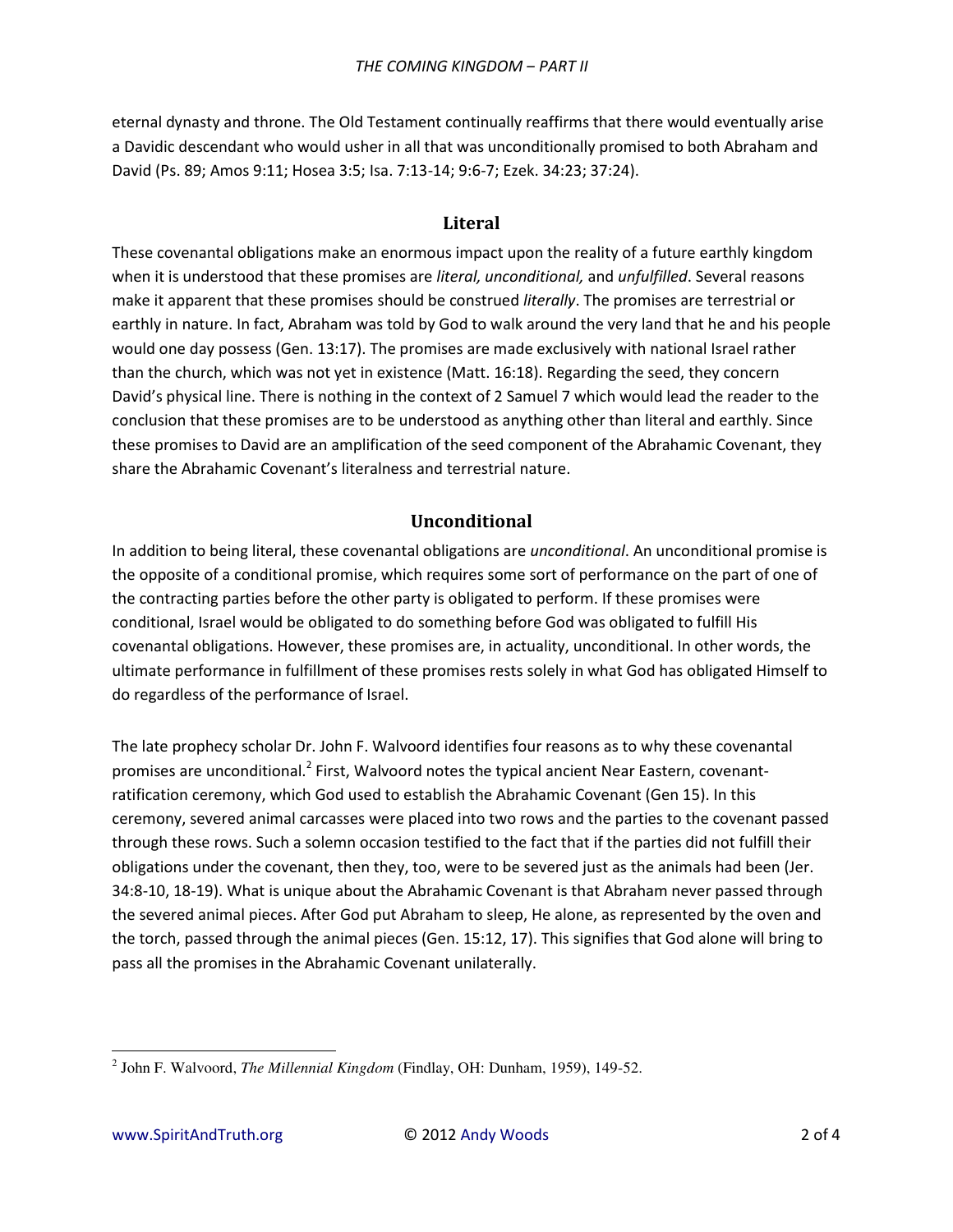Second, there are no stated conditions for Israel's obedience in Genesis 15. If Israel had to do something before God could perform His obligations, such a condition would have been mentioned. Because there are no stated conditions for Israel to perform before God can perform, the covenant must solely rest upon God for performance. Third, the Abrahamic Covenant is called eternal (Gen. 17:7, 13, 19) and unchangeable (Heb. 6:13-18). Thus, the ultimate fulfillment of the covenant cannot rest upon the performance of fickle and sinful men. Because only God is eternal and unchangeable, He alone will bring the covenant promises into fulfillment. Fourth, the covenant is trans-generationally reaffirmed despite Israel's perpetual national disobedience. No matter how wicked each generation became, God kept on perpetually reaffirming the covenant to Israel (Jer. 31:35-37). If the covenant were conditioned upon Israel's performance, it would have been revoked long ago due to Israel's disobedience rather than continually reaffirmed.

# **Unfulfilled**

In addition to being literal and unconditional, the covenant, even up to the present hour, remains unfulfilled. While some might make the argument that some parts of the covenant have achieved a past fulfillment, when construed literally, the bulk of the covenant remains unfulfilled thus awaiting a future realization. Some challenge the covenant's unfulfilled aspects by contending that it was fulfilled either in the days of Joshua (Josh. 11:23; 21:43-45) or during the prosperous portion of Solomon's reign (1 Kgs. 4:20-21; 8:56).<sup>3</sup> However, several reasons make this interpretation suspect.<sup>4</sup> For example, the extended context indicates that the land promises were not completely satisfied in the days of Joshua (13:1-7; Judges 1:19, 21, 27, 29, 30-36). In addition, the land that Israel attained in the conquest was only a fraction of what was found in the Abrahamic Covenant.<sup>5</sup> Also, the land promises could not have been fulfilled in Joshua's day since Israel had not yet conquered Jerusalem (Josh. 15:63). The conquest of Jerusalem would have to wait another four hundred years until the Davidic reign (2 Sam.  $5$ ).

Although Solomon gained a large percentage of the land, his empire only extended to the border of Egypt (1 Kgs. 4:21) rather than to the promised river of Egypt (Gen. 15:18) according to what God initially promised Abraham.<sup>6</sup> Regarding the notion that the land promises were fulfilled under Solomon's reign, Constable observes:

This does not mean that the Abrahamic Covenant was fulfilled in Solomon's day (Gen. 15:18-20), for not all of this territory was incorporated into the geographic boundaries of

 $3$  Hank Hanegraaff, *The Apocalypse Code* (Nashville, TN: Nelson, 2007), 52-53, 178-79.

<sup>&</sup>lt;sup>4</sup> Arnold G. Fruchtenbaum, *Israelology: The Missing Link in Systematic Theology*, rev. ed. (Tustin, CA: Ariel, 1994), 521-22, 631-32; John F. Walvoord, Major Bible Prophecies (Grand Rapids: Zondervan, 1991), 82.

 $5$  See the helpful map showing what was promised in the Abrahamic Covenant in comparison to what was attained in the conquest in Thomas L. Constable, "Notes on Numbers," online: www.soniclight.com, accessed 13 January 2012, 98.

 $6$  Charles C. Ryrie, The Ryrie Study Bible: New American Standard Bible (Chicago: Moody, 1995), 533.